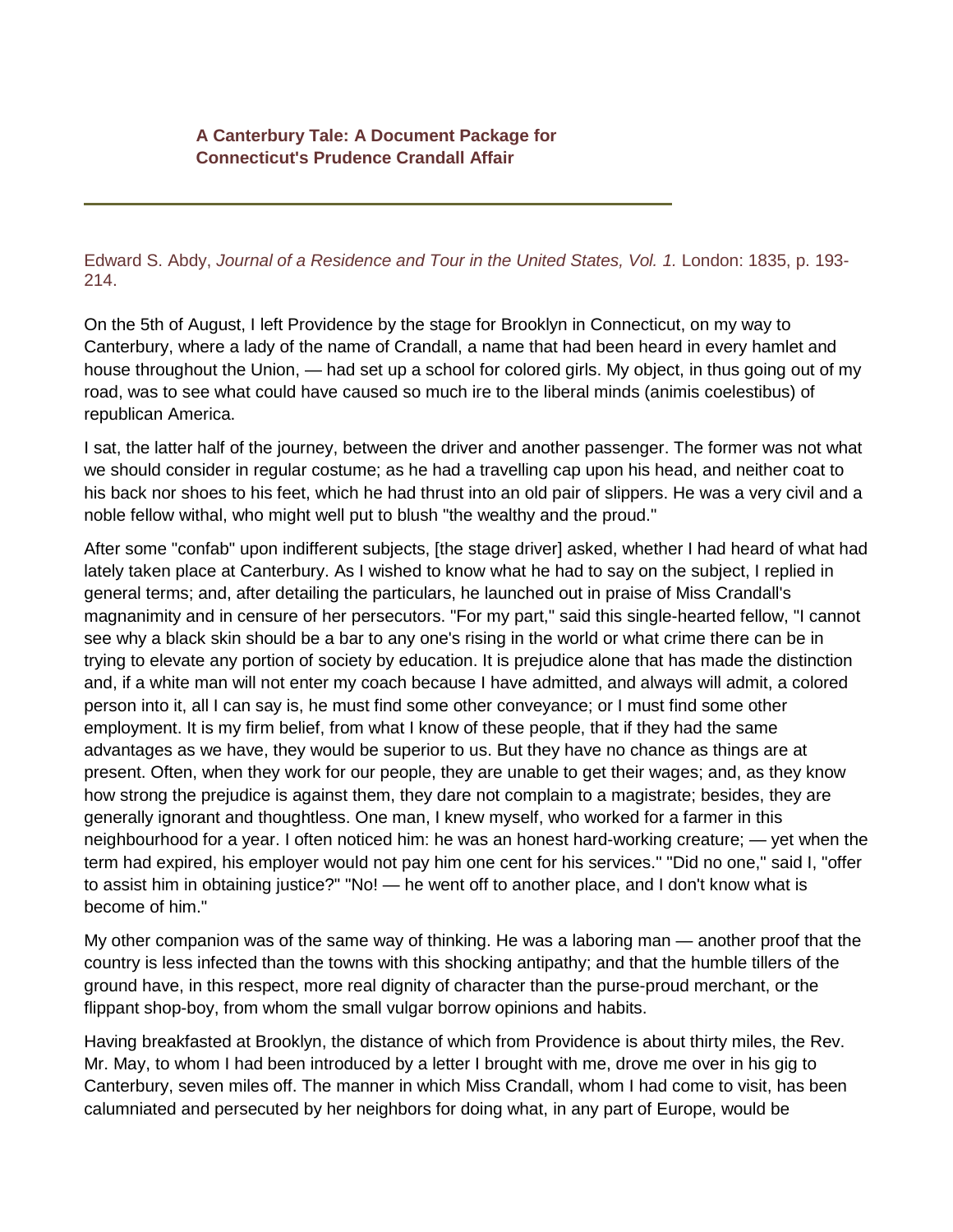considered as an act at least harmless, if not meritorious, affords, perhaps, the most striking instance of intolerance and bigotry that its most uncivilized parts can exhibit in the nineteenth century. As, upon the principle involved in the decision of this case, depends the character of those republican institutions which are supposed to exist in the United States, some detailed history of these extraordinary proceedings may be excused. The chief facts of an occurrence in which the name of a young woman of mild disposition and retiring habits, has, without any fault of her own, been mixed up, are as follow.

Miss Crandall, the heroine of this "Canterbury tale," had for some time conducted, to the satisfaction of the inhabitants, at whose request, or by whose sanction, she had come into the village, a school for young females; and had admitted, as a scholar, the daughter of a respectable neighbor, whose quarterings were unfortunately not of pure European tinge. There was nothing objectionable in the conduct or character of the person thus introduced. She was a very fine young woman, about twenty years of age, if I might judge from her appearance. She had, indeed, so small a portion of the prohibited fluid in her veins, that she might have escaped observation at a soiree in London or Paris, except for her good looks and graceful manners. It should be observed, that the nearer the two castes approximate each other in complexion, the more bitter the enmity of the privileged; the jealousy of encroachment being sharpened in proportion as the barriers that separate them are removed. Shades of color like differences of religious opinion, augment by their minuteness, the hatred of the orthodox and predominant party. The pressure from above increases with the elastic force below. Forbearance may be shewn, where admittance to equality is rarely, if ever, claimed; — but contempt and contumely and persecution are sure to be the lot of those who seem to stand on the "vantage ground," and claim the full and free payment of their rights.

It soon, however, became apparent, that this violation of "the established order of things" was viewed with an unfavorable eye by the aristocracy of Canterbury; that the pale faces were gradually disappearing from the ladies' school; and that the whole flock would, before long, dwindle away into one solitary "black sheep."

Resolved not to dismiss, whatever might be said or hinted, the innocent cause of this discontent, the mistress of the establishment had recourse to the only expedient which would enable her to do justice both to her pupil and to herself. She changed her white school into a colored school. In vain her former friends and supporters entreated, remonstrated, and threatened. She persisted in spite equally of advice and opposition. The hallowed soil of Canterbury was polluted by the feet of colored "misses." The sacred privacy of Andrew J. Judson was "broken in upon" by the sable visages at Miss Crandalls windows. What was to be done under such an intolerable insult? How were the rights and privileges of the good citizens of this patrician town to be protected from the intrusion? Immediate application was made to a paternal government; and the legislature passed a law that it was hoped would effectually abate the nuisance, as no colored children from other States could, under its Provisions, be introduced into the place against the wishes of the majority of the inhabitants. They had, however, miscalculated the temperament of their victim. She set both her oppressors and their ex-post-facto statute at defiance. She persisted in keeping her school. She was prosecuted; and declining, by the advice of her lawyer, to give bail, she was sent to prison, and confined (not intentionally it was afterwards stated) in the very room which a murderer had just quitted**[\[1\]](http://www.yale.edu/glc/crandall/04.htm%231)**.

The next day, she was released, on producing the securities required; and when I was there, the trial was expected to take place in a few days. An appeal from the verdict, if against her, was to be made to the proper tribunal of the State; and from thence, if necessary, to the Supreme Court of the federal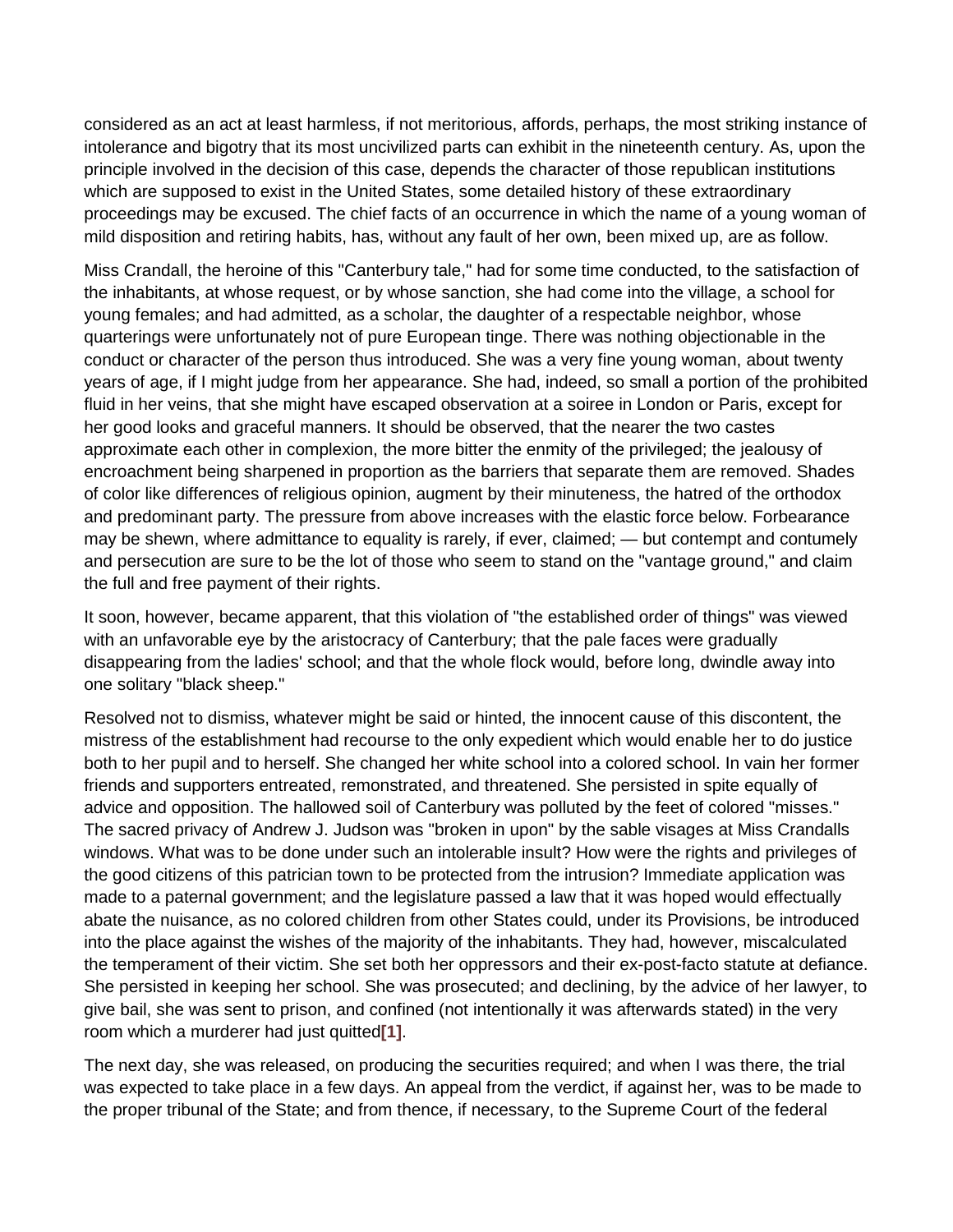government. In the mean time, her enemies, by employing every weapon that baffled resentment and vulgar malice could suggest, were endeavoring to drive her from the place, or render her stay uncomfortable and dangerous. She had been openly insulted and derided; she had been surrounded or followed, when walking out with her pupils, by troops of boys, who annoyed her by blowing horns, beating drums, and playing "rough music" with tongs and other noisy instruments. A large stone was one night, about nine o'clock, thrown in at the window, when the family happened to be upstairs. The window was left in the same state as it was in, after the outrage; and the stone, which was as broad as my fist, though not quite so thick, was put into my hands. Had it struck any of the females — there was not a man in the house — the blow might have inflicted a very serious injury.

In addition to these annoyances, no tradesman in the place would supply her with what she wanted; and she was obliged to send either to Norwich, fourteen miles off, or to Providence, more than twice that distance, for her groceries and other articles of domestic consumption. When I add, that no one had ever cast the slightest doubt upon her character, and that she was at the time in a weak state of health, the baseness of her unmanly tormentors will be still more striking.

The following correspondence will speak for itself. "To MISS PRUDENCE CRANDALL.

> "When the Committee visited you last February, stating their objections to your school, they understood from you, by your voluntary suggestion, that you should never desire, and never would put your colored schollars into the meeting-house — that you would have preaching at your own house, either black or white; and you also added, that the citizens of Canterbury need have no anxiety on that account, they might be assured no such request would ever be made.

"It appears now that you have departed from this Voluntary declaration, and put your colored schollars into pews ever occupied by the white females of the parish. We ask you to inform us soon by whose licence you have thus taken possession of the meeting-house.

"SOLOMON PAYNE, ANDREW HARRIS, ISAAC KNIGHT, SOCIETY COMMITTEE, 26th July, 1833.

"Please inform Dr. Harris to-day."

"To SOLOMON PAYNE, &c. Canterbury, 29th July, 1833.

"GENTLEMEN,

"I received a letter from you on the 21st,**[\[2\]](http://www.yale.edu/glc/crandall/04.htm%232)**

in which you ask me to inform you, by whose licence I have taken possession of that part of the meeting house that was occupied by my scholars on the Sabbath previous. I can inform you, that the authority, whether lawful or unlawful, by which I permitted my family to enter the gallery of your church, was permission received from two of the Society's committee, viz.: — Dr. Harris and Deacon Bacon.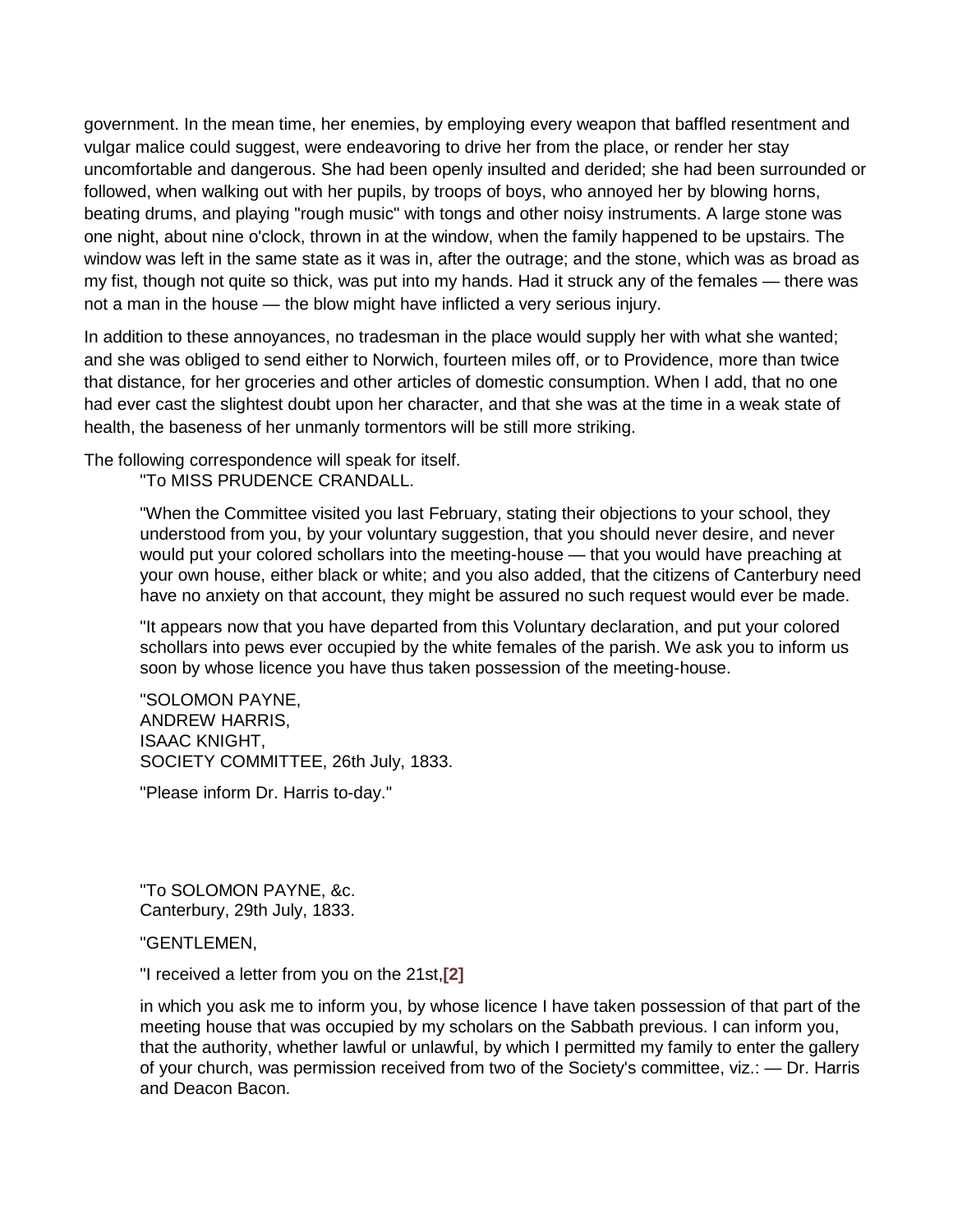"On Saturday, the 6th of this month, I sent a verbal request, by Samuel L. Hough, to the gentlemen whom I address, asking your permission to attend Divine worship with you on the Sabbath. I asked Captain Hough to inform you that I would purchase seats sufficient for my scholars, if agreeable to you; if not, any part or portion of the meeting-house you might see fit for us to occupy would be acceptable. Of this Mr. Hough said he informed you. Dr. Harris, in answer, said, we might occupy the seat in the gallery appropriated to colored persons. Mr. H. then remarked, that the seat would not be sufficient to seat the scholars. Deacon Bacon then replied, that we might take the next pews, until we had enough to be seated.

"Truly I said this to the Committee that visited me on February last: — 'The scholars that come here shall not trouble you on the Sabbath; for we can have preaching either by colored or white ministers in our own house.' The Committee made me no reply at the time, if I am not mistaken, — and I think I am not.

"Upon mature consideration, (as regular preaching here was not very readily obtained,) I considered that I had done entirely wrong in depriving my scholars from attending religious worship in this village.

"These are my reasons for asking the privilege of entering your church; and all the licence I have is as given above.

Yours, with respect, P. CRANDALL."

If I might judge of what I saw, both of this lady and of her establishment, during the three or four hours I remained there, never was there a person less deserving of such treatment. As for her pupils, — it would be no easy matter to explain to an European, how any man of common sense could fancy the tranquillity of a country village could be disturbed, and the "rights of its inhabitants" (such was the jargon used on this occasion) could, by any possible combination of "untoward" circumstances, be invaded by nineteen young women; — unless it were, that their good looks and lady-like deportment might excite jealousy and envy among the belles and matrons of the district. Most of them had better claims to grace and beauty than an equal number of Anglo-American females taken indiscriminately. Some were scarcely to be distinguished from whites; and all were dressed with as much taste and propriety as could be found in any other school of the same kind.

Trifling as this event may seem, it had created no slight degree of interest in the friends of the Pariah caste, and a much greater degree of alarm among its enemies, as it may lead to consequences destructive of the contemptuous ascendancy assumed by the latter. Among the many letters of condolence, and congratulation, and abuse which Miss Crandall had received, was one with this remarkable superscription:

"To Miss Prudence Crandall, (inhumanly and despotically imprisoned by a people calling themselves freemen,) Brooklyn, &c." The Montreal postmark was upon it; but, as "*private*" was written inside, the writer's name was not mentioned to me. Such proceedings might well excite indignation in a free country like Canada.

After all the ink shed in prose and verse about this little establishment, it must occasion a smile to hear that nothing like rivalry with "fashionable ladies" could ever be promoted by it; that none of the ornamental branches of education were taught there; and the utmost ever contemplated was to afford the simple accomplishments of reading, writing, and arithmetic; with a general knowledge of common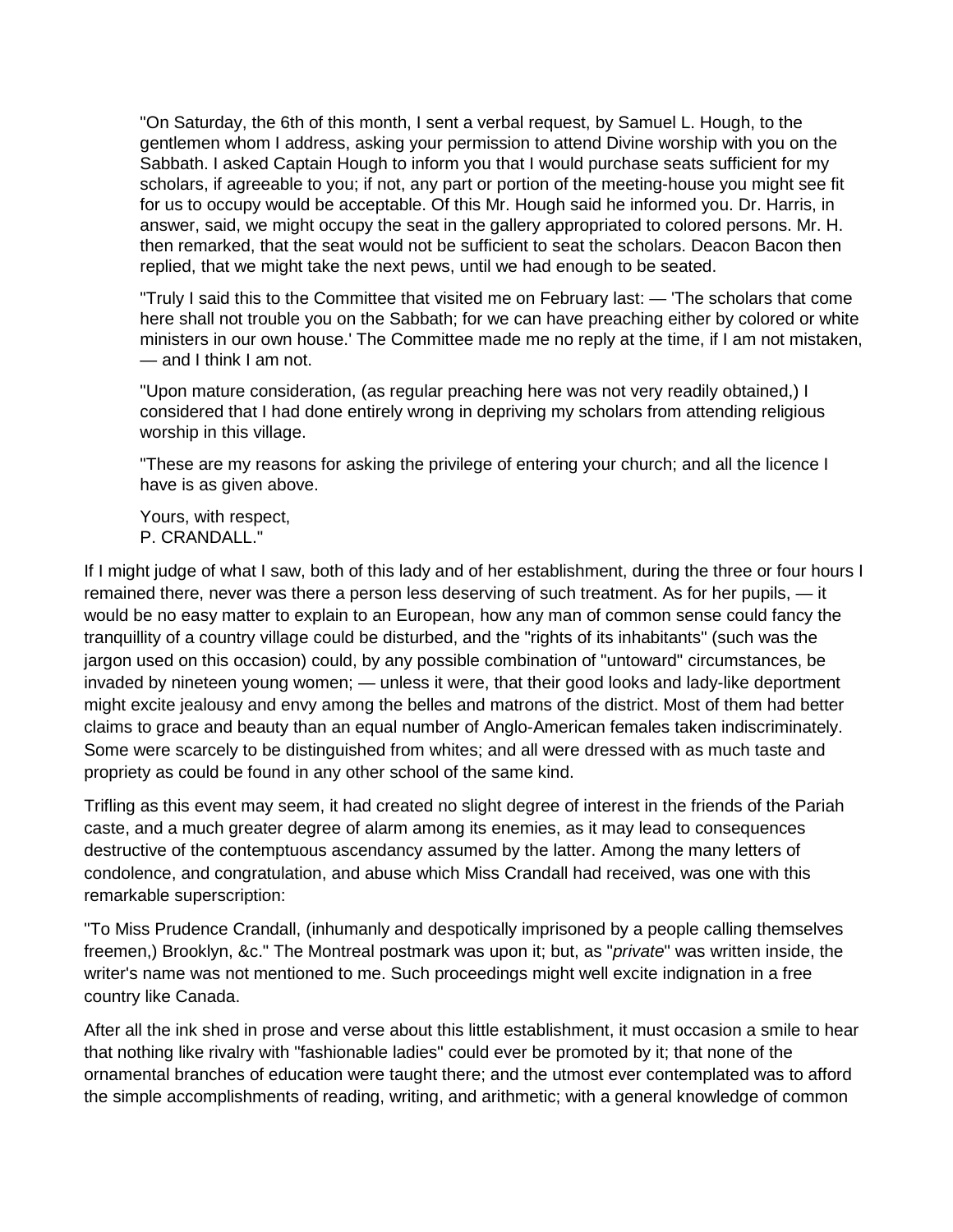subjects. To qualify its inmates by these, and the aid of religious principles, for the active duties of life; and raise, by their example and influence, an unhappy race from a state of degradation and despondency, to brighter hopes, and a more honorable rank in society, is the only crime that has ever, with the least shadow of truth, been imputed to the "village school-mistress" and her friends.

Mr. Judson, whose name occurs most frequently in this business, as the chief actor, is the lawyer and great man of the place. Soon after he had displayed so much zeal in the same cause as that which the Colonization Society have undertaken, he was elected Secretary of the Windham County Colonization Society; — an appropriate reward for his services.

Miss Crandall's trial came on at Brooklyn in August. Judge Eaton, who tried her, was one of the committee of the legislature that drew up the law under which she was indicted. He charged the jury three times to convict her; and evinced throughout a marked spirit of hostility against her **[\[3\]](http://www.yale.edu/glc/crandall/04.htm%233)**. Five of the jury were for her, and seven against her each time. As they could not agree, she was discharged. The second trial ought to have taken place in December following before the same judge; but, in October, she was indicted under a new writ, and brought before Judge Daggett, who was well known, both for his attachment to the colonization cause, and for the active part he had taken against a projected college for colored young men at Newhaven, the University of which, it was alleged, would be injured by its establishment. It was not likely, therefore, that the question at issue would meet with an impartial and unbiassed consideration in that quarter**[\[4\]](http://www.yale.edu/glc/crandall/04.htm%234)**. The prisoner was convicted; and appealed, from the sentence, to the Court of Errors, where the original proceedings were quashed on the ground of an alleged informality — a very convenient loop-hole to creep out at.

The law, under which Miss Crandall was arraigned, is as follows:

"Whereas attempts have been made to establish literary institutions in this State, for the instruction of colored persons belonging to other states and countries, which [meaning, probably, the attempts] would tend to the great increase of the colored Population of the State, and thereby to the injury of the people: therefore it is enacted, that no person shall, set up or establish, in this State, any school, academy, or literary institution, for the instruction or education of colored persons, who are not inhabitants of this State, nor [or] instruct or teach in any school, academy, or literary institution; or harbor or board, for the purpose of attending or being taught or instructed [meaning, probably, harbor for the purpose of teaching] in any such school, any colored person not an inhabitant of any town in this State without the consent, in writing, first obtained of the majority of the civil authority and select men of the town, where such school is situated [to be situated] on penalty," &c.

It was at first proposed to enforce an old law against Miss Crandall; but its "damnatory clauses" went too far even for the *liberty* these people wish to exercise. By a similar enactment in Rhode Island, the majority of any town may remove from among them any one settled there, if so disposed. Not long ago a Methodist preacher took up his abode in a country village of that State, and excited, by his sermons, a spirit of great animosity among the people. They notified to the town clerk their wish that he should forthwith quit, or be expelled at the cart's tail. The man in office had happily more discretion than his neighbours; and the intruder, though fully aware of the light in which he was viewed, remained.

An old law of Connecticut, dated 1650, says: "no master of a familye shall give interteinment or habietation to any younge man to sojourne in his familye, but by the allowance of the inhabitants of the towne where he dwells, under the penalty of twenty shillings per week." It was reserved for the nineteenth century, and the town of Canterbury, to exclude females.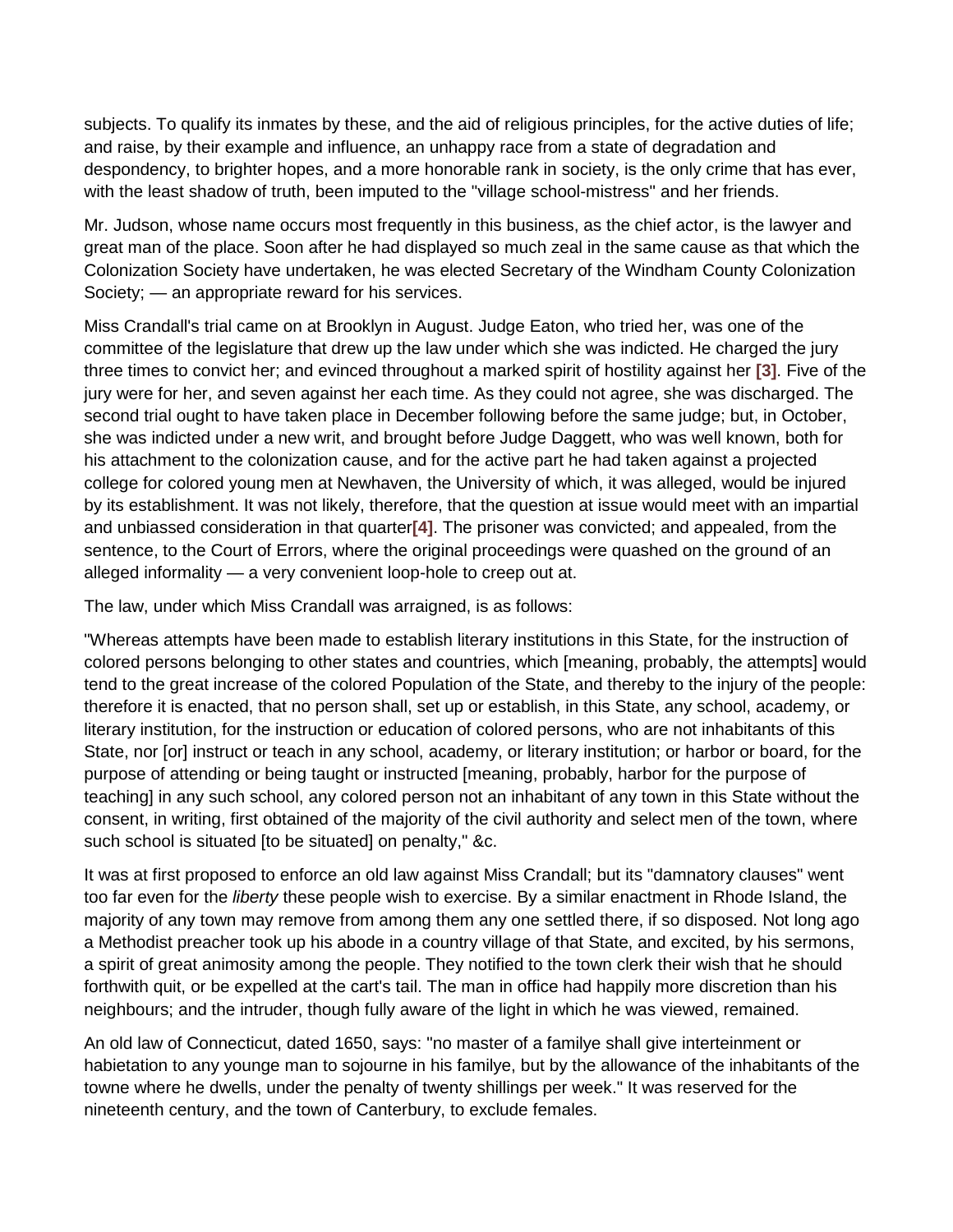The whole question turns upon one point; — whether blacks (a term that includes all the various shades of color) can be citizens. Mr. Justice Daggett maintained that they are not citizens, and quoted, in support of his dictum, the opinion of Chancellor Kent. The passage cited, however, is very far from confirming the position thus assumed. It is to be found in his 2d vol., p. 250. "In most of the United States there is a distinction, in respect to political privileges, between free white persons, and free colored persons of African blood: and, in no part of the country, do the latter, in point of fact, participate equally with the whites, in the exercise of civil and political rights. The African race are essentially a degraded caste**[\[5\]](http://www.yale.edu/glc/crandall/04.htm%235)**, of inferior rank and condition in society. Marriages are forbidden between them and whites in some of the States; and, when not actually contrary to law, they are revolting, and regarded as an offence against public decorum."

The commentator then refers to the Statutes of Illinois and Massachusetts which I have before quoted, and proceeds: "A similar statute-provision exists in Virginia, and in North Carolina. Such connexions in France and Germany constitute the degraded state of concubinage, which is known in the civil law — " (the learned author means that such connexions are analogous to what are classed, under the civil law, under the term concubinage; not that marriage between blacks and whites is prohibited in France or Germany — no such absurd restriction being known in either.) "But they are not legal marriages, because the parties want the equality of state or condition, which is essential to the contract." The author has declared, in another passage, that "Indians never can be made citizens"; but, he is so far from asserting the same of the people in question that he says, in the 1st vol. page 215 of his Commentaries, and in the 2d vol. page 71, directly the reverse.

In the former he says, "The general qualification of electors of the Assembly, &c., are, that they be of the age of twenty-one years and upwards, and free resident *citizens*, &c. In some of the States they are required to possess property and to be *white* as well as *free* citizens." In the latter these are his words: "The article in the constitution of the United States, declaring that citizens of each State were entitled to all the privileges and immunities of citizens in the several States, applies only to natural born, or duly naturalized citizens; and, if they remove from one State to another, they are entitled to the privileges that persons of the same description are entitled to in the State to which the removal is made, and to none other. If, therefore, for instance, free persons of color are not entitled to vote in Carolina, free persons of color emigrating there from a Northern State, would not be entitled to vote."

It may well be doubted whether the restriction here employed is warranted by the words in the constitution, in which nothing is said about "persons, of the same description": — a paraphrastic mode of interpretation, rather convenient than honest. There can be no doubt, however, that the allusion either acknowledges the right of citizenship in the black, or is perfectly nugatory and irrelevant.

By the first section of the second article of the constitution of New York State, "No man of color,*unless* he shall have been for three years a *citizen* of this State (New York), and for one year next preceding any election, shall be seised and possessed of a freehold estate of the value of 250 dollars, over and above all incumbrances, charged thereon, and shall have been actually rated and paid a tax thereon, shall be entitled to vote at any such election;" — (i.e. for representatives.)

This is a question of the utmost importance: for as none but citizens can hold land in most of the States, or vote for members of Congress, not only would the titles of estates purchased of blacks by many whites be shaken; but the whole frame of government, with all its obligations, internal and external, and all its statutes, made by legislators to whose election blacks have contributed, might be endangered, if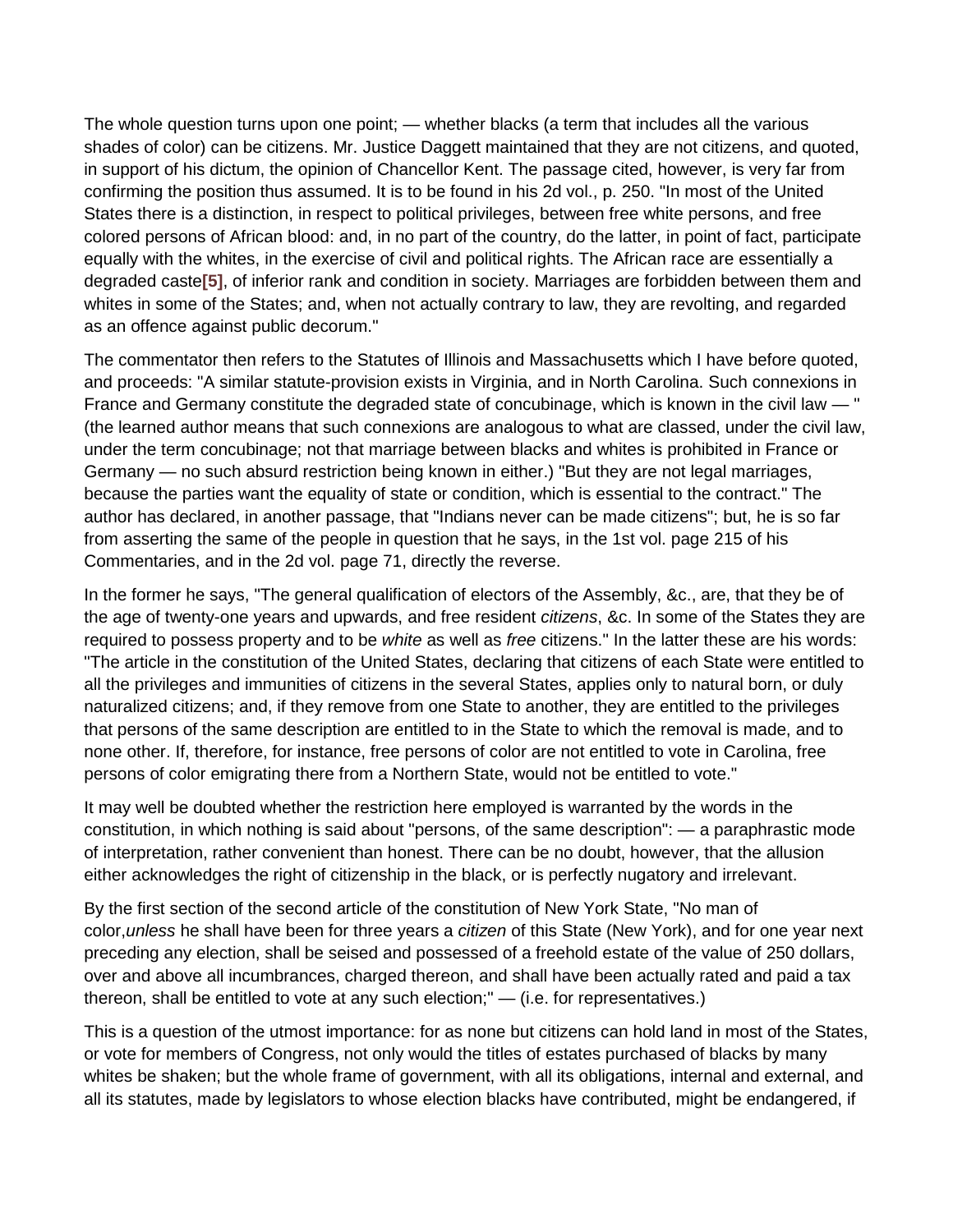it were decided by the highest authority of the land that no one of African descent can be a citizen of the United States **[\[6\]](http://www.yale.edu/glc/crandall/04.htm%236)**.

A few observations more upon this point may be pardoned. In the different Acts of Congress, which have been passed to establish rules of naturalization, "any alien, being a free white person, may be admitted to become a citizen of the United States." Then follow the conditions and qualifications. Now, if, as the Judsonians maintain, a colored person can never be a citizen, why was the epithet "white" employed on the occasion? Had no blacks been admitted to citizenship at home, Congress would not have thought of excluding them from it when aliens. Exclusion by legislative enactment implies the absence of previous disqualification by the constitution. In most of the States, the word "white" is used in fixing the qualification for voters, with the express object of excluding colored persons who would otherwise have been entitled to the franchise.

A free mulatto convicted of a crime, which, by a law passed in 1823, subjected him to be sold, was purchased and taken from Virginia to Tennessee; the Circuit Court of which, on his petition, decided in favor of his freedom, on the ground that the statute under which he had been condemned was contrary both to the Bill of Rights of Virginia, and to that clause in the constitution of the United States which prohibits bills of attainder. Considering the origin and object of this instrument, the protection thus afforded must have been given to him as a citizen.

The Secretary of State is empowered by an act of Congress, to grant passports to American citizens visiting foreign countries. Mr. Purvis, son-in-law of James Forten, a man highly respected, in spite of his African blood, at Philadelphia, received one not long ago on application. As it described him as a person of color, another passport, through the kindness of Mr. Roberts Vaux, was procured for him in the usual form. Here is a recognition from the highest authority to every foreign nation, that a colored man is a citizen of the United States. It may appear tedious to dwell so much on this point; but what must be the state of feeling in any country, when a judge, who depends upon it for his bread, can risk his professional reputation in asserting what any stranger, who happens to be travelling through it, can see at once to be as unfounded in principle as it is iniquitous in its motive and object?

On our return to Brooklyn, Mr. May introduced me, after I had partaken of his hospitality, to a very interesting old man, who has been for more than sixty years an uncompromising abolitionist. He was then in his 80th year, and was enjoying the retrospect of a good and useful life, and doubling its term by recalling past events in the bosom of his family. Here I spent the remainder of the evening, with as much pleasure as if I had been surrounded by the friends of my youth. It was a lovely night; and we sat chatting in the porch before the door, till the hour of retiring to rest dispersed the group, the female part of which had already been drawn away by a young man, whose voice, accompanied by a guitar he held in his hand, had greater attractions for his fair audience than a philosophical discussion on the aristocracy of the skin, or a moral estimate of the influence which public opinion in Europe might exercise upon public conduct in America.

At this particular time there was an interest attached to the spot, that will render it memorable in the annals of the nation. A new aera was commencing for no inconsiderable portion of its population; and the success which awaits the noble efforts made in their behalf, will be associated in the memory of a grateful race with the humble but honored name of a school-mistress in the neighborhood — a "village Hampden, that with dauntless breast the little tyrant of" her "fields withstood."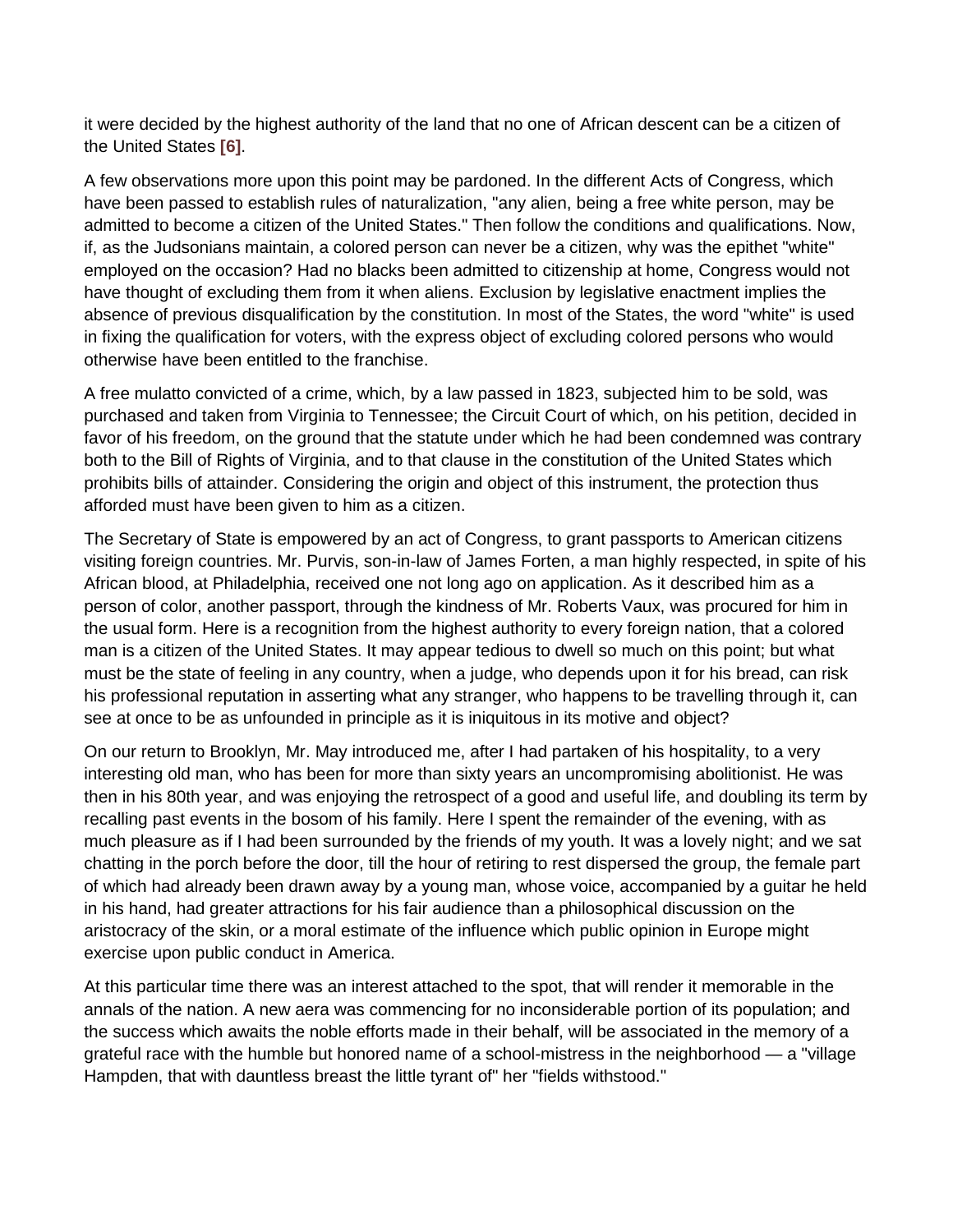The plague-spot that has infected the cities and towns and hamlets of the whole commonwealth, has been thrown off from the healthy and manly minds of many of the farmers in the neighborhood of Brooklyn. One of them said to me in his frank and open manner, that he knew no distinction between man and man; and should think himself disgraced if be refused to sit down at the same table with any human being who differed from him in complexion only. This same man, when it was proposed at a public meeting, to remove the people of color to seats more remote, from the body of the, church, to which he belongs, strongly opposed the proposition, and declared, that, if the resolution were carried, they should sit in his own pew. The thin-skinned whites took nothing by the motion.

The stage was nearly full; and the conversation turned upon the subject of the Canterbury school. A military man, who was one of the passengers, observed, that he had never heard so much about the blacks as he had during his short stay in Brooklyn, to which he had come on a visit from Pittsburgh, where he was quartered. All parties were agreed in condemning poor Miss Crandall. One said that she was a mere tool in the bands of agitators and fanatics, who had gained her over to their cause by paying her debts: another assured the person, with whom he was zealously discussing the matter, that, to his certain knowledge, all the disturbance had originated with Mr. Judson's enemies — who were his enemies he did not say. The friends of a man, who could persecute an unprotected unoffending female, can be bound to him by no tie that honor or humanity would acknowledge. Having listened very patiently for some time to what was said, I at last, remarked that it seemed to me to be "much ado about nothing," and that, as an European, I thought it highly ridiculous that a great nation should see civil war and commotion in a swarthy skin. I could not understand, I said, how it was that, in the very place where the white and black children of the humbler classes were educated together, any one should insult the parents of the latter by openly asserting that schools for the wealthier classes ought not to admit a colored pupil among them. This citizen of a republic must be either above or below public opinion. He does not want the suffrages of his neighbours, or he despises them. If the carpenter's and mason's child escape contamination in the public schools, the lawyer need not fear for his daughter's "gentility" and purity, even though a brunette should be admitted to her presence.

## **Footnotes**

1. "In England, the subject has a better chance for justice against the Sovereign, than in this country a citizen has against a State. The crown is never its own arbiter; and they who sit in judgment, have no interest in the event of their decision."

— Mr. Bayard on the Judiciary in Congress — 1802.

If it were not for the Supreme Court of the United States, which checks their arbitrary dispositions, the local legislatures would degenerate into the vilest tyrannies the world ever saw. It is on this account that those States which are most aristocratical are least inclined to acquiesce in its decisions; and more opposition has been made to its authority by the slave oligarchies than by the free democracies — a fact which shows that the republican principle is not necessarily weakened by strengthening the general government.